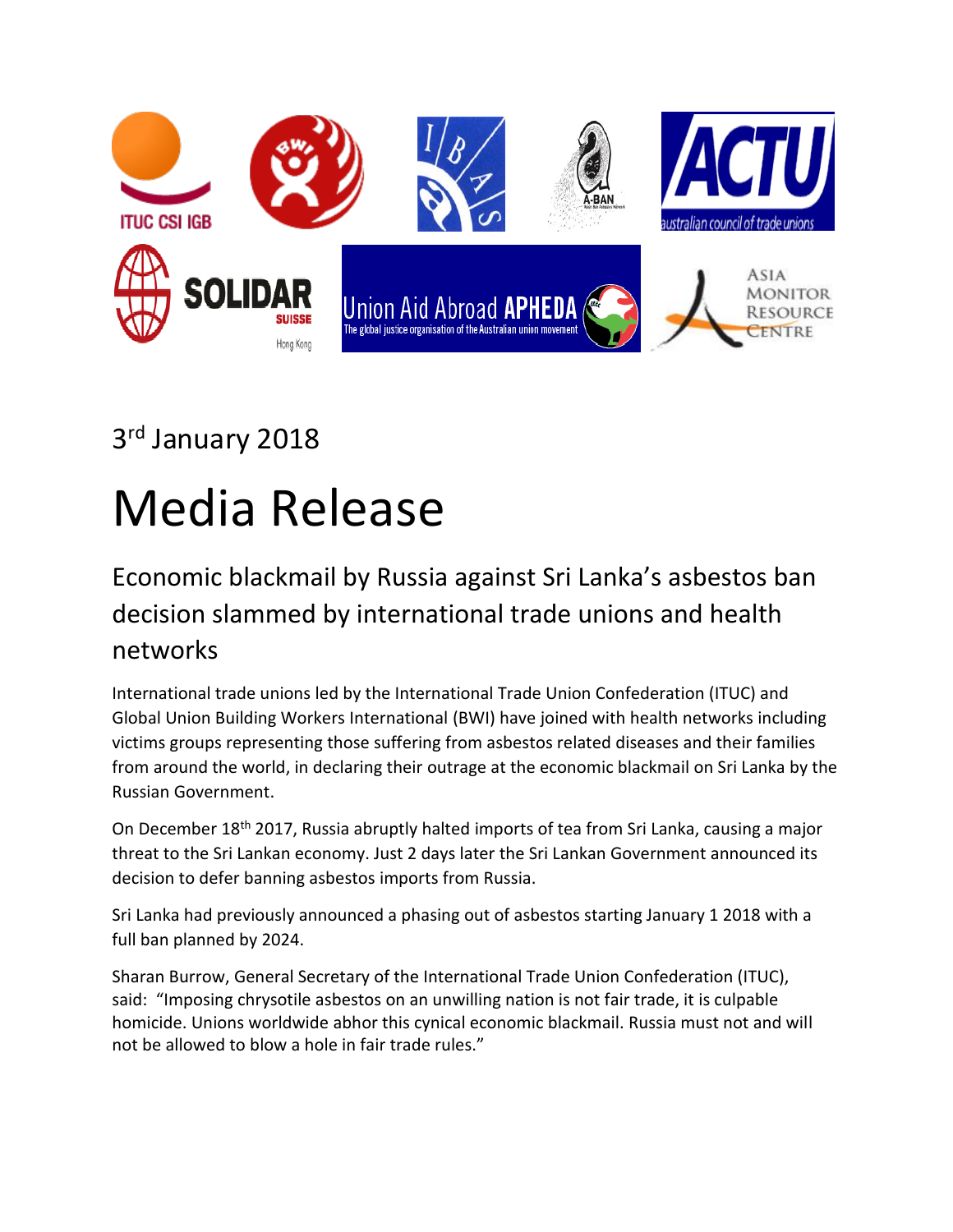'This desperate bid to try to force continued markets for Russia's deadly asbestos trade must be condemned and resisted' said Fiona Murie, Global Director, Construction and Health and Safety, Building and Woodworkers International. We are concerned for workers and the community in Sri Lanka who are being exposed to this cancer causing material and urge the Sri Lankan Government to push ahead with its decision to ban chrysotile asbestos as soon as possible' she said.

The National Trade Union Federation of Sri Lanka (NTUF) has strongly urged the government to return to the ban timetable already announced and not bow to the pressure from Russia. 'Being a big country, Russia has resorted to arm twisting its weaker trade partner. It is unfortunate that the Sri Lankan Government has to give in to these pressure tactics and accept hazardous material from Russia. The NTUF appeals to the Government of Sri Lanka not to give into the safe use theory of chrysotile asbestos being propagated by asbestos exporting governments led by Russia…the government should stick to its decision for a total ban by 2024' said NTUF Secretary General, Padmasiri Ranawakaarachchi.

Sugio Furuya, General Secretary, Japan Occupational Safety and Health Resource Center (JOSHRC) and Coordinator of the Asia Ban Asbestos Network (ABAN) rejected claims that chrysotile asbestos does not cause cancer as claimed by the asbestos industry and Russian Ambassador to Sri Lanka.

"Chrysotile asbestos is the leading cause of asbestos related diseases in the world today. Chrysotile asbestos, along with all other types of asbestos, are without any doubt known to cause lung cancer, mesothelioma, asbestosis, laryngeal cancer and ovarian cancer. The international evidence on chrysotile's direct link to a range of cancers is clear and well documented by the International Agency for Research on Cancer (IARC)<sup>1</sup>" he said. "We urge the Sri Lankan Government to take a complaint to the WTO on this action by Russia. There is already a WTO precedent from the 2001 test case, Canada vs. the European Communities over the French asbestos ban that declared that countries had the right to ban asbestos "to protect human … life or health", within the meaning of Article XX(b) of the GATT 1994" he added.

'We are dismayed that such blatant economic blackmail will mean more asbestos related deaths in Sri Lanka in coming years that would not have occurred had the phase out occurred in January as scheduled said Kate Lee, Executive Director of Union Aid Abroad – APHEDA. 'Already estimates from global scientists suggest hundreds of deaths from exposure to chrysotile asbestos in Sri Lanka in 2016 alone. With recent high consumption of asbestos and the increased exposure of the population this is certain to rise sharply in coming decades' she added.

Both WHO and ILO have clear positions on the deadly nature of chrysotile asbestos. The WHO has issued numerous statements affirming that the most efficient way to eliminate asbestos-related diseases is to stop the use of all forms of asbestos.

 $\overline{\phantom{a}}$ <sup>1</sup> <http://monographs.iarc.fr/ENG/Classification/>